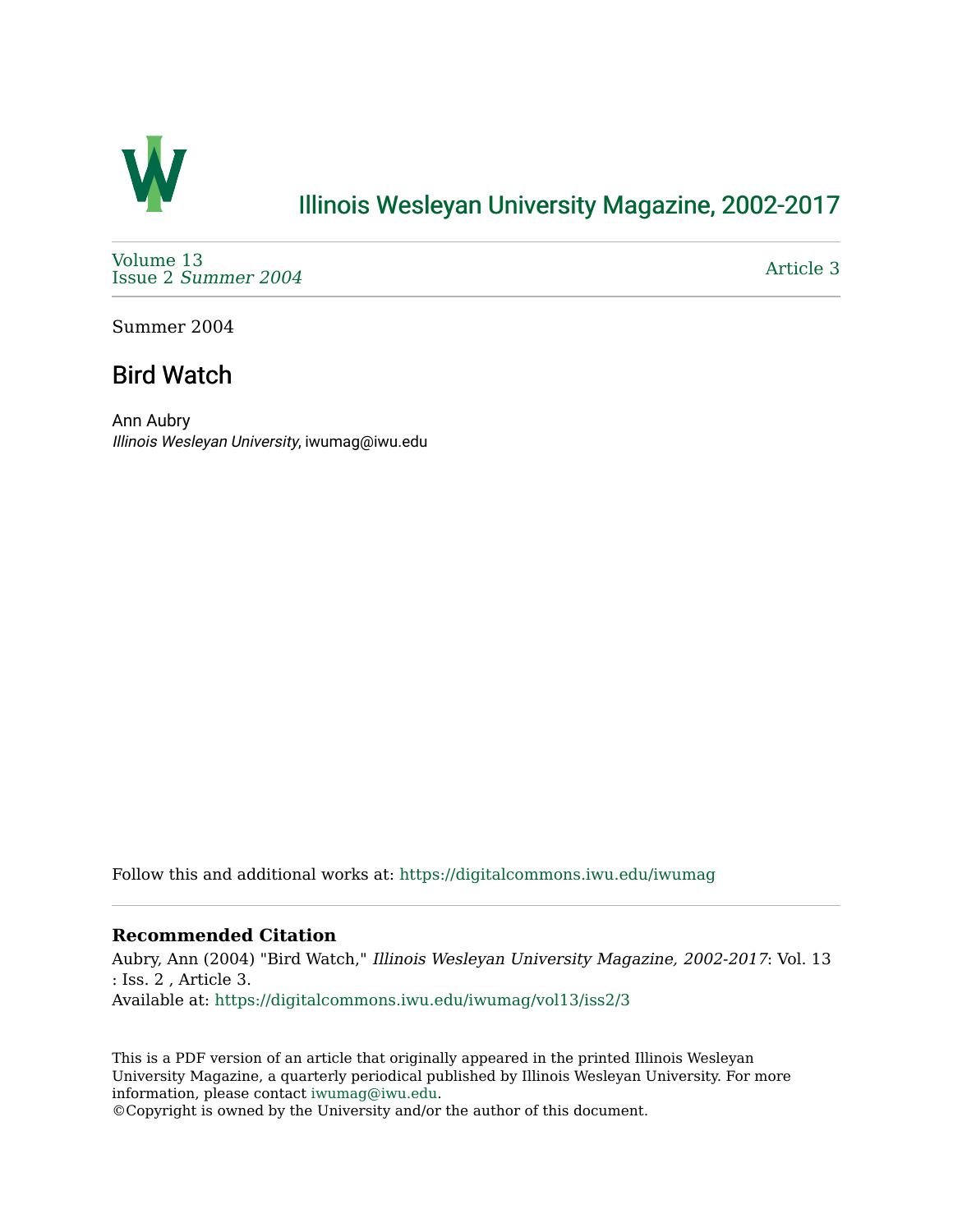

**IWU researchers' discovery of pesticides in songbirds and other wildlife has disturbing implications for humans.** 

## **By Ann Aubry**

Professor R. Given Harper is extremely devoted to wildlife. Just ask his neighbors.

A few years ago, after the Illinois Wesleyan biology department chair had placed a nest box for screech owls in a tree in his backyard, neighbors would see Harper up in the tree each night, chasing out squirrels. His dogs would bark at the pesky rodents, his young son would spray them with a squirt gun, and eventually the harassed but distinctly non-endangered species got the hint. The tree now provides a comfortable home to a nesting pair of screech owls.

Harper's fascination with birds began during his childhood in Kentucky, when the 5-year-old future ecologist was enthralled by a captive kestrel. "It was the most beautiful thing I'd ever seen," he recalls. A book about birds from his grandmother soon followed, and an avid birdwatcher was born. As he grew older, Harper became a falconer and learned to rehabilitate injured hawks and owls.

During today's conversation, Harper pulls a book about birds from a shelf in his office in the Center for Natural Science. Thumbing through the illustrations of various species, his voice takes on reverent tones as he describes small warblers as "gems" and "absolutely gorgeous."

Harper combines his obvious love of songbirds with a scholarly focus, in research that has shown how warblers and other small birds may be facing dangerous levels of exposure in their environment to the same types of pesticides that endangered the bald eagle.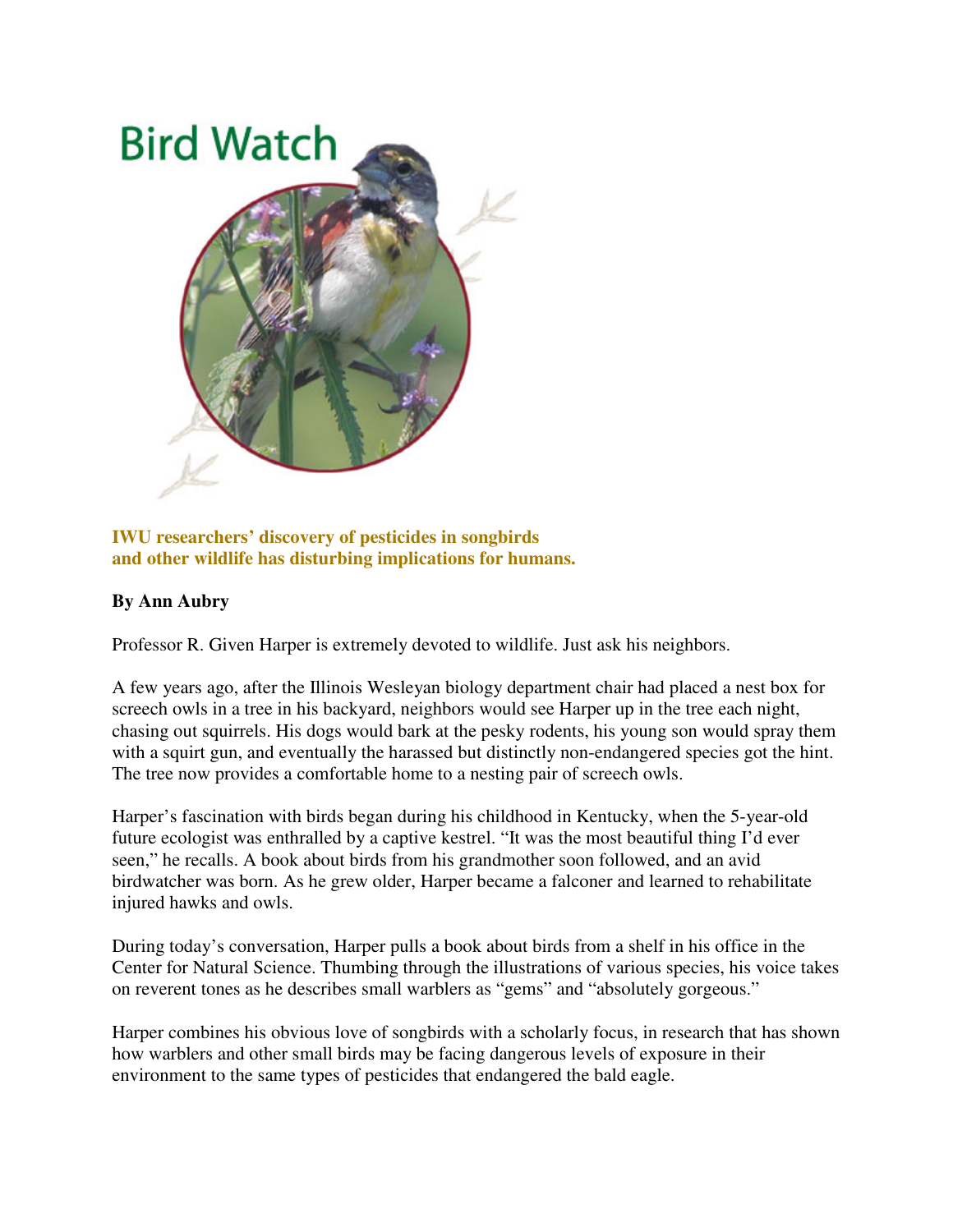

In Bloomington's Ewing Park, Given Harper points out a warbler to his students who are researching the pesticide problem. "I consider getting out into nature to be part of the educational process," Harper says. (Photo by Marc Featherly)

In repeated studies, a research team assembled by Harper has found that, despite the ban on organochlorine (OC) pesticides in the U.S., these substances are still found in our wildlife. Because they are water insoluble, such compounds tend to persist in the environment for long periods of time, Harper explains. Because they are fat soluble, they tend to concentrate in living organisms. And they are "biomagnified" — that is, they increase in concentration at higher levels in the food chain. In sufficient quantities, OC compounds become "endocrine disruptors, which means they can either mimic or inhibit hormones," Harper says. If this occurs during embryonic development, male organisms can become feminized, and female organisms can become masculinized.

"When we first started this research in 1996-97, there was very little information in the scientific literature as to whether smaller birds were contaminated," says Harper. "Some populations of birds are declining, so I became curious as to whether pesticides may be at least in part responsible for their population declines" — though he notes that other factors, such as habitat loss, likely play a role.

During Harper's first sabbatical at Illinois Wesleyan, he coauthored a National Science Foundation grant proposal with Jeff Frick, associate professor and now chair of chemistry, whom he had approached about collaborating on the pesticide research. The grant provided funding for gas chromatograph and mass spectrometer devices used to detect and measure pesticide levels in organic samples.

Having the equipment on site allows them to maximize hands-on experience for students participating in the research, Frick says. Harper notes

that many specimens studied in the lab "are window or tower kills — the birds are killed as they fly into them at night when they migrate." After a specimen's tissue is extracted, it is purified and analyzed to detect the presence of pesticides and their metabolites.

The IWU team's analysis of those tissue samples has provided compelling clues along the trail of OC pesticides.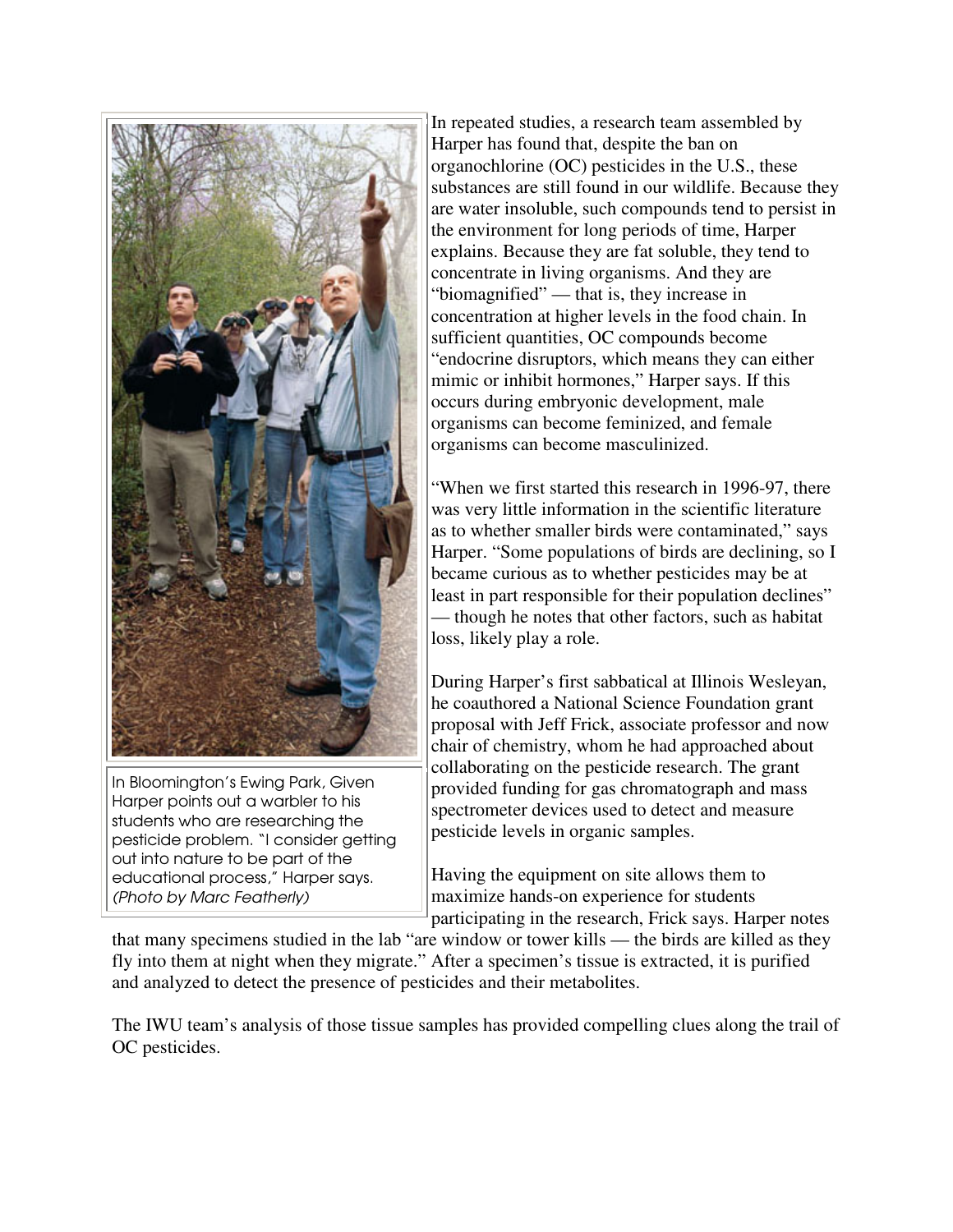Birds that breed in North America and migrate to Central and South America for the winter were found to be contaminated with pesticides — including DDT, which has been banned in the U.S. for more than three decades. Although a Persistent Organic Pollutant treaty recently ratified by the United Nations bans 12 of the most harmful compounds in most nations, it has been difficult to determine the extent of pesticide use in other countries, Harper says. Reports of their use have included Venezuelan farmers intentionally trying to poison dickcissels — songbirds that breed in North America and migrate to Venezuela in the winter — with OC pesticides in an attempt to prevent them from eating grain crops.

Despite such practices, examination of specimens collected in three South American countries by Harper's collaborator, Illinois State University biology professor Angelo Capparella, yielded unexpected results: those birds that spent their lifetimes in the southern continent had a very low frequency of pesticide contamination.

Harper says further study is needed to determine conclusively the validity of this finding, particularly in agricultural areas prone to heavier pesticide use. But the results are an intriguing contrast to their analysis of birds residing solely in North America. Among those specimens, a surprisingly high frequency, and high levels, of contamination have been detected.

Harper concludes that the U.S. is, in fact, a major source of pesticides found in songbirds. "I think a number of factors are responsible for our findings," he says. "The U.S. used a tremendous amount of (organochlorine) pesticides before they were banned, and they're very persistent in the environment."

Another possible reason, says Harper, is that "when these pesticides are used, they'll circulate in the atmosphere around the globe for up to one year." North America appears to be particularly vulnerable to this phenomenon: it's been documented that OC compounds are deposited more heavily at northern latitudes, carried by wind and rain, and the colder weather makes it harder for such compounds to escape again into the atmosphere, as they do more easily in tropical regions.

"We have an ongoing study now ... with North American birds from three different latitudinal gradients," says Harper. "We're predicting that birds that spend more time at the northern latitudes will have higher pesticide levels."

Additional research by Harper's group will test the hypothesis that pesticide levels increase at each trophic level, each step up the food chain, because of the greater quantities that larger animals consume over longer lifespans. Harper and his collaborators have devised a study of biomagnification, which will measure pesticides in tree bark eaten by deer in Minnesota, then the levels found in the deer, and in wolves that feed on the deer.

Although the data are still being gathered, student researcher and biology major Amanda Solliday '06 notes that the presence of pesticides in wolves, who are at the top trophic level, suggests an unpleasant parallel for humans, at the top of our respective food chain.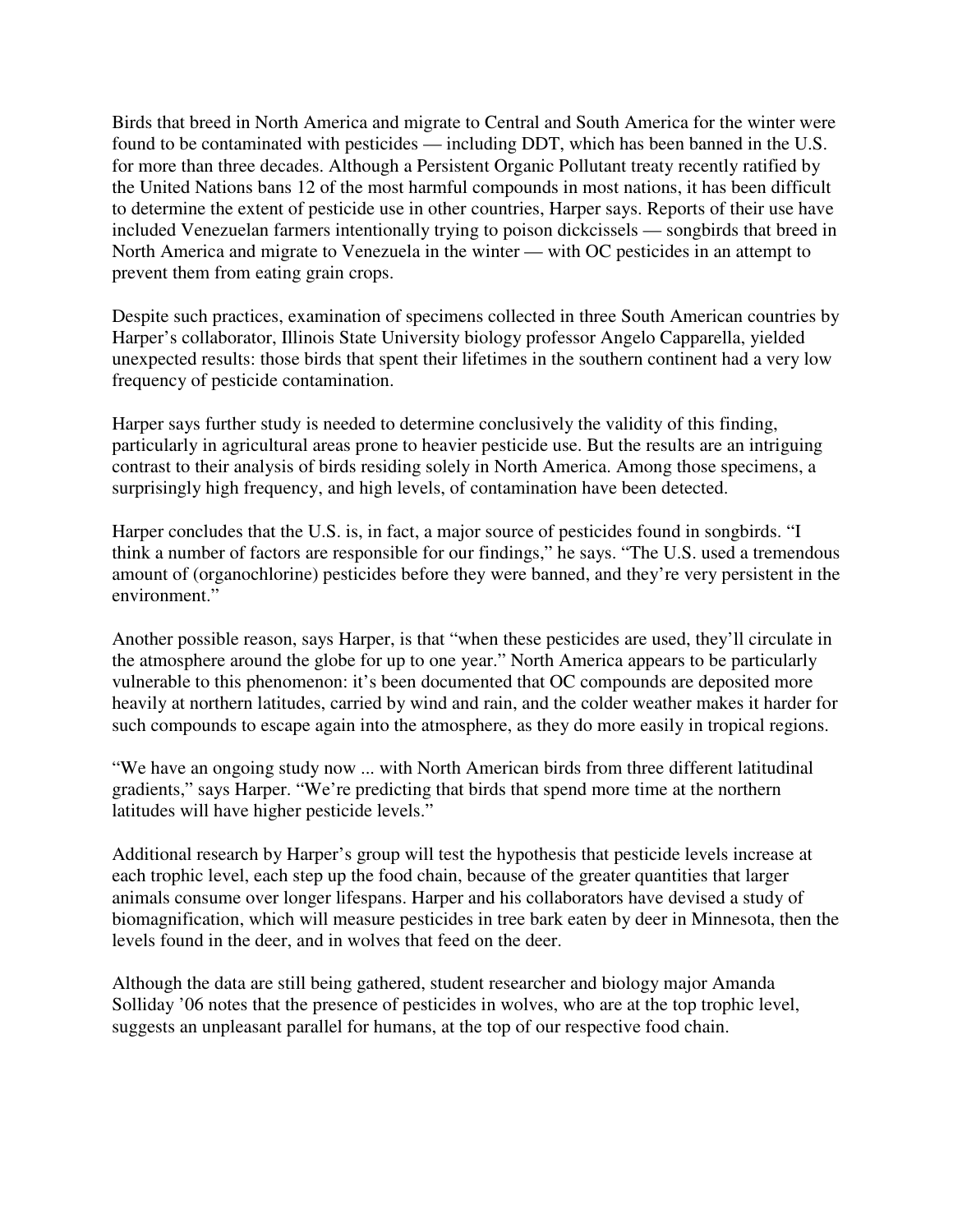For Amy Cadwallader '06, who also works with Harper, such findings are unsettling. "All of these things have so many different pesticides in them, it's kind of scary — they're in everything," she says. "I hadn't really realized that before."

Harper approaches these studies with conflicting emotions. While publishable research generally involves finding contamination, a part of him hates to discover that pesticides are — proven by their own data persisting in the environment. Such findings underscore the larger environmental themes of how actions in one part of the globe affect another, and how actions in ignorance can trouble generations to come. The primary lesson from this, Harper believes, is "err on the side of caution."

The need to exercise more caution to practice the "precautionary principle" — also has been espoused by famed biologist Sandra Steingraber '81, a correspondent of Harper's who mentions his bird studies in her latest book, *Having Faith: An Ecologist's Journey to Motherhood.*



While Frick finds his collaboration with Harper a good blending of their expertise — his in the extraction and analysis of the compounds, and Harper's in the ecology and statistics involved he realizes chemistry and environmental mindsets don't always blend so well. Environmentally safe chemistry can be a challenge, he says, because "you don't necessarily know what the problems are going to be ahead of time. Therefore you get things like DDT that are out there in the environment that have these negative impacts. But, at the time DDT was developed, it was seen as a miracle chemical in terms of stopping the spread of malaria and things like that.

"I think maybe the consciousness has been raised now in the chemical community a little bit more; people are a little bit more concerned about what they're doing and (the long-term effects of) what they're putting out there."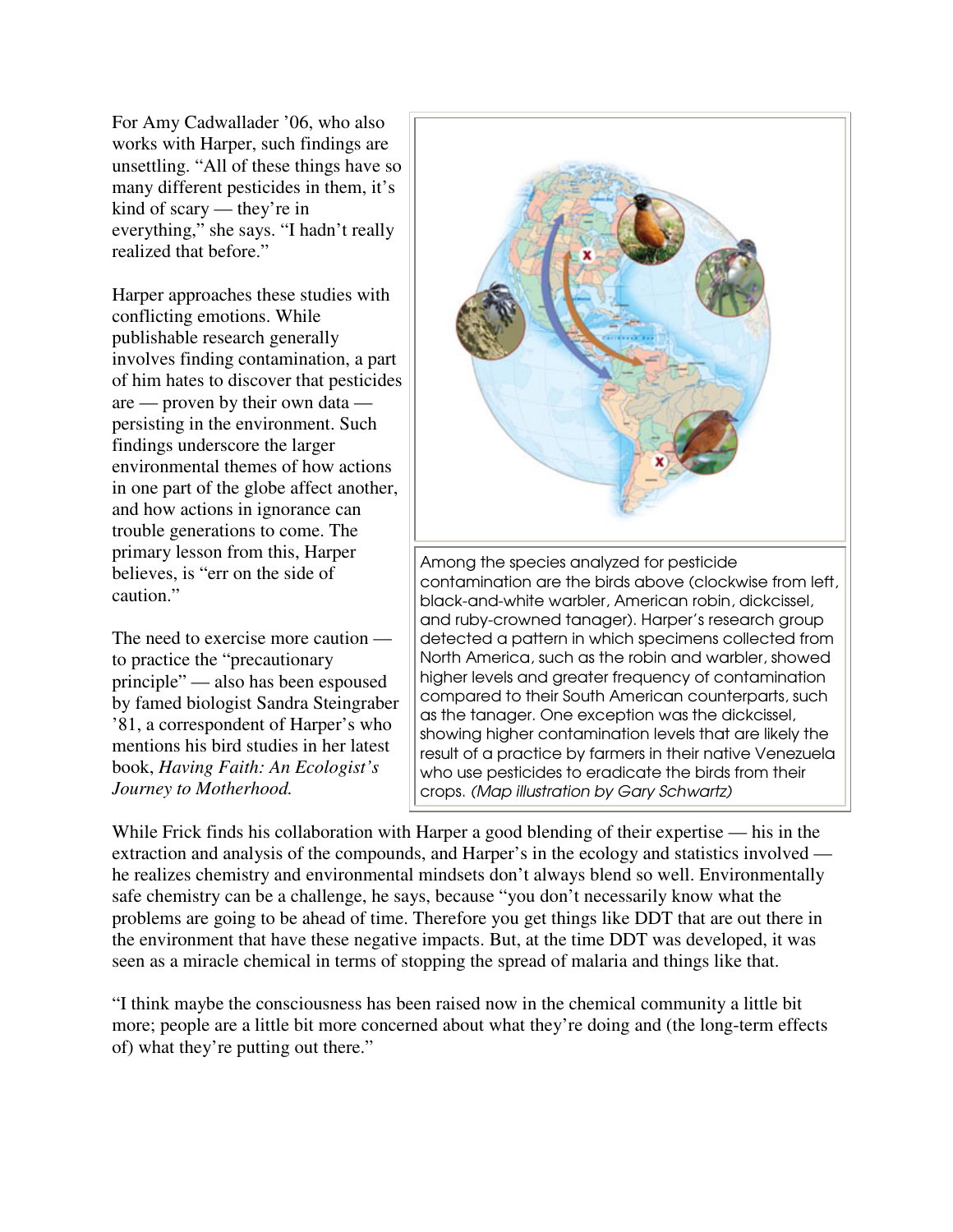Although something of a chasm between chemistry and environmentalism may be common, Jeff Klemens '98 finds the combination of biology and environmental interests to be quite natural.

"I don't know many biologists who aren't environmentalists," says Klemens, a former student of Harper's who recently completed his doctorate in plant ecology at the University of Pennsylvania. "You can't study the environment without coming to a pretty fundamental appreciation of the interconnectedness of human beings and natural resources and species."

What you do about that realization is another matter, as Harper is keenly aware.

"The more I've studied and the more I've learned, the more I've felt compelled to try to make students and other people aware of the problems that we face," says Harper, who joined IWU's faculty in 1992. "Teaching environmental issues, talking to students, I find myself thinking, 'Well, if I want students to do this, to basically change some behaviors, I need to change my own behaviors.' So it's been a process of self-discovery."

Conservation efforts at the Harper household have included installing a ground-source heat pump, composting food waste, using compact fluorescent light bulbs (which use much less energy than traditional fluorescent lights), and replacing a resource-consuming lawn with wildlife-friendly landscaping.



To gauge the success of the University's expanded recycling program, Harper helped lead a "dumpster dive" that measured the amount of material discarded by students, faculty, and staff that could have been recycled. Due to such efforts, recycling has increased by 20 percent. (Photo by